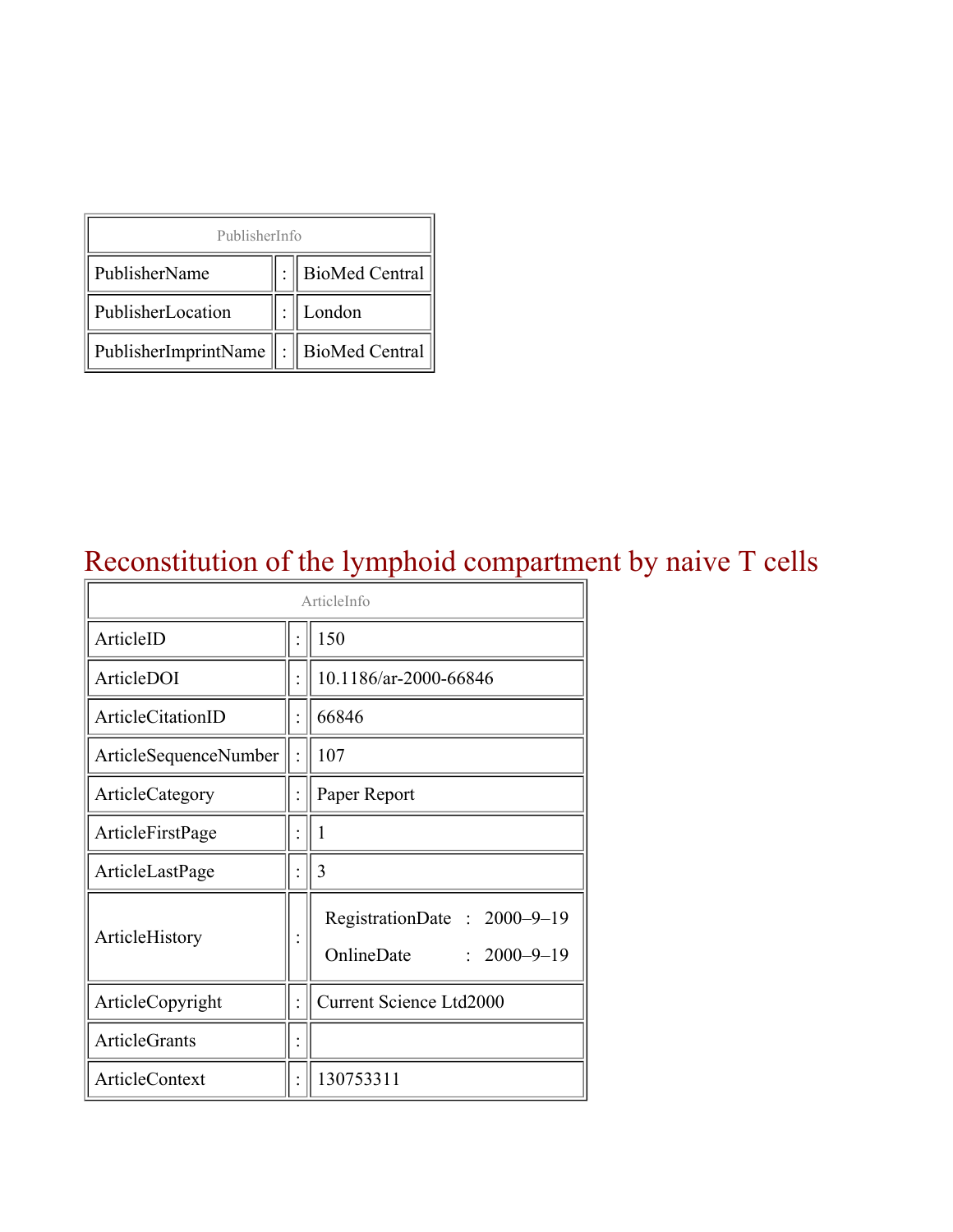Aff1 Kennedy Institute of Rheumatology, London

#### Keywords

Autoimmunity, immunodeficiency, MHC, proliferation, T cells

## Context

 $CD8<sup>+</sup>$  or  $CD4<sup>+</sup>$  T lymphocytes die in the absence of MHC class I or class II molecules. This indicates that the interaction between the T cell receptor (TCR) and self peptide/MHC molecules delivers survival signals in the peripheral T cell compartment. During the recovery from profound lymphopenia *in vivo*, peripheral T cell numbers recover rapidly and acquire a memory T cell phenotype, a process termed homeostatic proliferation. Until now, this process was thought to involve the reconstitution of the T cell pool by memory T cells. Using a TCR transgenic model, the Bevan laboratory explored whether this process might involve the expansion of naive  $CDS<sup>+</sup>$  T cells.

## Significant findings

Following adoptive transfer of naive TCR transgenic  $CDS<sup>+</sup>$  T cells into syngeneic irradiated recipients, >80% of donor T cells proliferate and express a memory-like phenotype, acquiring CD44, Ly6 and interleukin-2 $R\hat{I}$ ±, but not CD25, CD49d or CD69. Nor do they downregulate CD62L or the TCR. The proliferation rate stabilises once the lymphoid compartment approaches normal cellularity, with T cells reverting to the naive phenotype. Despite this expansion, T cells do not exhibit CTL effector function in the absence of exogenous antigen; however, transfer into RAG1(-/-) hosts leads to sustained proliferation and CTL activity.

#### **Comments**

The authors propose that sustained expansion of naive T cells occurs under circumstances where the lymphoid compartment fails to reconstitute. This process may be beneficial to the host. Since T cell expansion is driven by peripheral self antigens, these findings also have implications for understanding